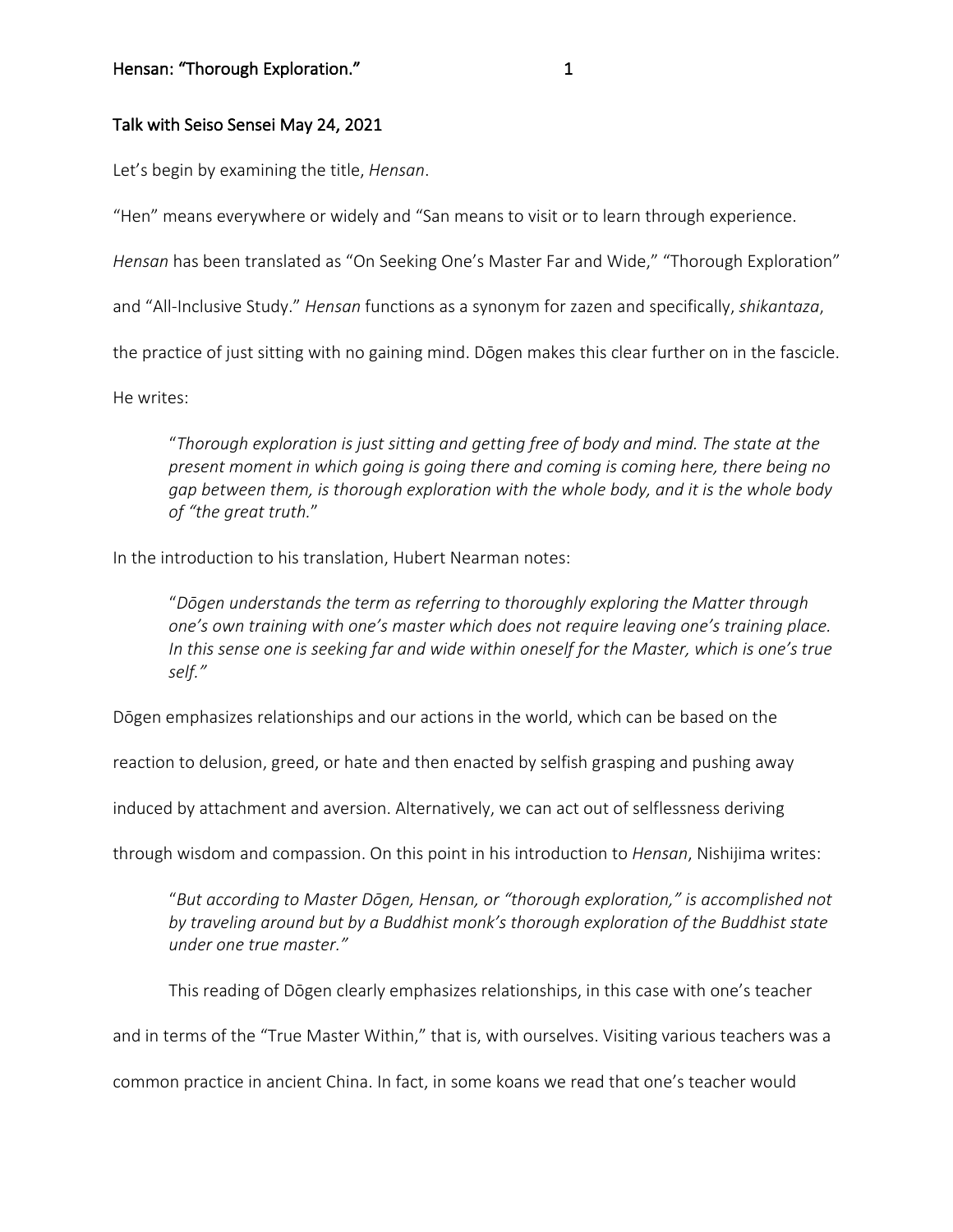### Hensan: "Thorough Exploration." The contract of the contract of the contract of the contract of the contract of the contract of the contract of the contract of the contract of the contract of the contract of the contract o

recommend that the student go see so and so. This is the case for instance in *Ikka Myoju, "One Bright Pearl."* The story begins with Gensha Shibi setting out on a visit to another monastery. But as he does so, he stubs his toe on a stone. Bleeding and in great pain, [Master Gen- sha] all at once seriously reflects as follows: "[They say] this body is not real existence. Where does the pain come from?"

Dōgen returns to this story here in *Hensan*. Now-a-days, the attitude is very different. Rather than being encouraged to visit another teacher, a contemporary teacher may discourage a student or disparage other teachers. On the other hand, there is so many teachers and teachings available these days via the internet that anyone can "visit" as many teachers as they wish. I think it's helpful to get another point of view or seek out another's expertise on a topic that they may specialize in. In fact, Soto Zen Buddhist Association encourages it within certain parameters. The important caution, however, is to be aware that we are not acting out some resistance to deeper work and going sideways as a distraction.

## Dōgen opens *Hensan* by writing:

*"The great truth of Buddhist patriarchs is exploration of the ultimate state through and through, is "there being no strings under the feet" and is "the appearance of clouds under the feet."*

Dōgen makes reference to this point further down where he writes:

"*The principle of the state of thorough exploration described here is exploration of a somersault; it is the sacred truth, at the same time, not being practiced. "How could it have grades or ranks?*"

Dōgen has turned the traditional or conventional meaning of traveling on its head. That

is, he relates "traveling here and there to the internal world of the student and to how this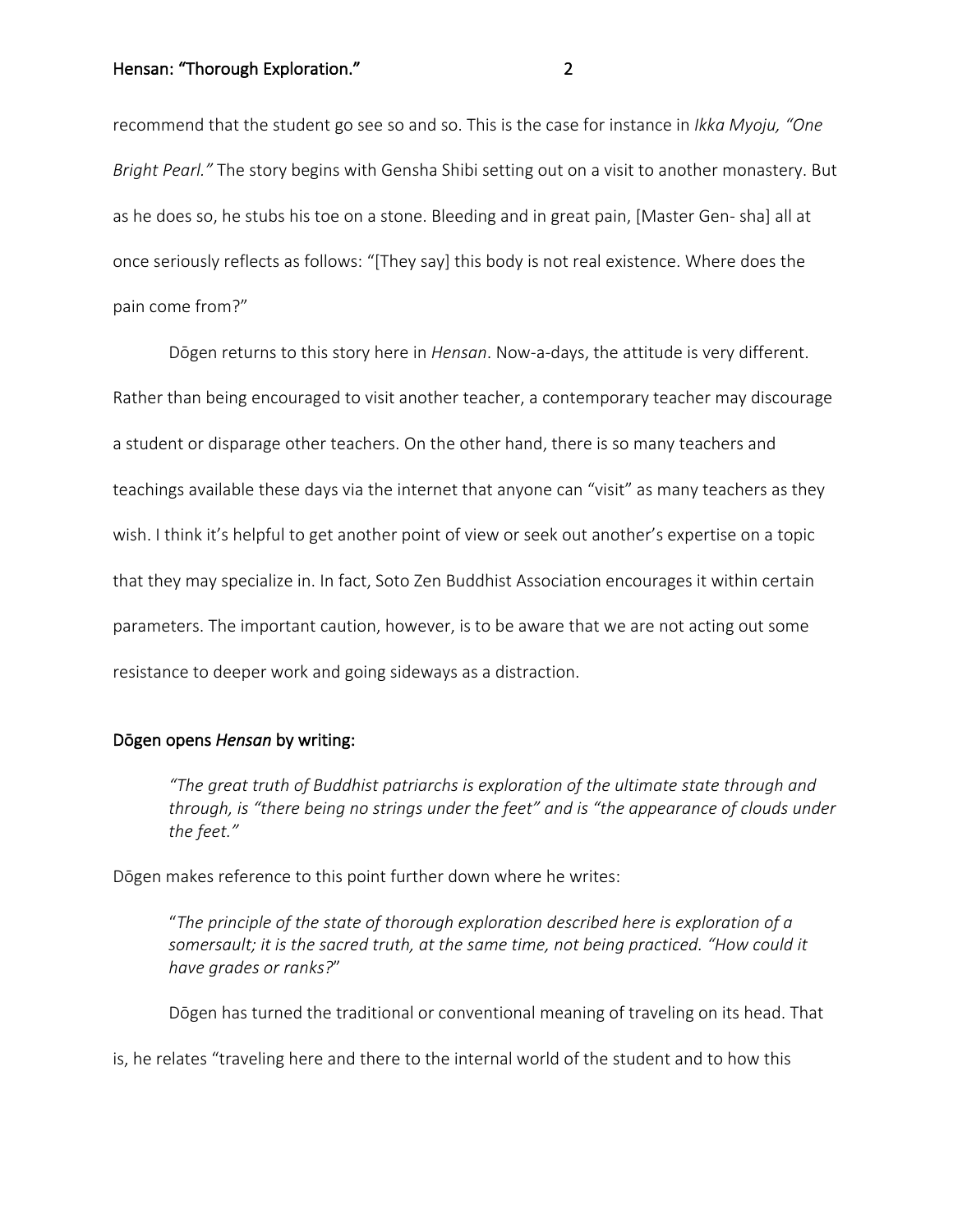## Hensan: "Thorough Exploration." The same state of the state of the state of the state of the state of the state of the state of the state of the state of the state of the state of the state of the state of the state of the

internal world is deeply explored with the teacher and through practice. for instance, further on into his talk he writes:

"*We do not esteem idly entering one monastery and leaving another monastery as thorough exploration*"

In the *Menju* "Meeting Buddha Face to Face," chapter of the *Shobogenzo*, "True Dharma Eye," Dōgen uses the term *Kyūsan* for the notion of investigation. However, as Nishijima notes, the characters usually appear the other way round, in the verb phrase *sankyū suru*, "to investigate," "to master," "to investigate in practice," "to master in experience," etc. *Kyū* means to investigate thoroughly. *San* means to go, visit, enter into, participate, or devote oneself to. Master Dōgen frequently uses *san* in the compound *sangaku*, "learning in practice," to indicate that Buddhist learning is a process to which the whole body-mind is devoted; it is not merely intellectual study of theoretical principles or scientific study of objective data. That would include all phenomenon and experiences. In this regard, despite the high level of philosophical explication, this is clearly a practice-oriented document which is a consistent theme throughout his writings, despite the highly abstract and philosophical nature of many of the discourses. Dōgen speaks of taking forward and backward steps. For example, in *Ikka Myoju*, "One Bright Pearl," he notes that all forward and backward steps are taken in the Ghost Cave, in other words, in *samsara*. By forward and backward steps, he means that the backward step refers to looking within and the forward step refers to looking without.

Here is another example, again from *Menju*, "Face to Face Transmission," Dōgen writes:

*Studying for a while the story of a lion mustering all its strength and speed and studying the story of a turtle trying to climb a tree upside down, you should investigate the vigorous road of stepping forward and stepping back. In succession of the Dharma, the power of learning in practice like this exists.*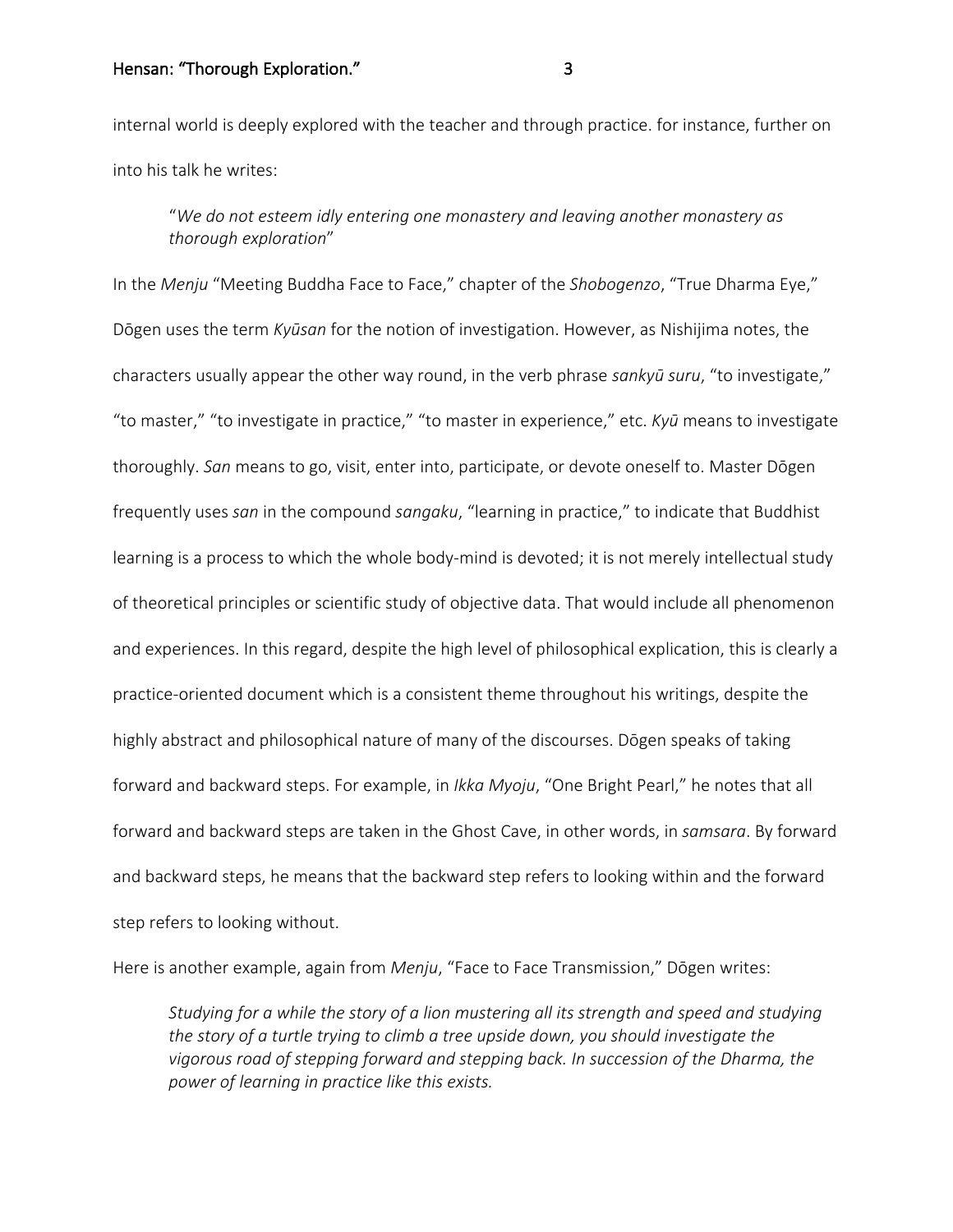In *Genjokoan*, "Actualizing the Fundamental Point," Dōgen makes the famous statement that to

"*study Zen is to study the self; to study the self is to drop the self and be informed by all beings*."

Similarly, in *Ikka Myoju*, from his radical non-dualistic perspective, Dōgen writes:

*Even surmising and worry is not different from the bright pearl. No action nor any thought has ever been caused by anything other than the bright pearl. Therefore, forward steps and backward steps in a demon's black-mountain cave are just the one bright pearl itself.*

This consistent radical non-dualism excludes nothing as he notes later. He writes further on in *Hensan*:

*"Old Master Śākyamuni and Old Man Gensha are investigating to the limit the experience of satisfaction and the experience of dissatisfaction: this is the principle of thorough exploration."*

So, you see, we are not seeking preferred states of mind, such as, in this example,

seeking satisfaction and ignoring or pushing away dissatisfaction. Rather, we are applying equal attention to both as they rise, transform, evolve and dissolve and we maintain a balanced outlook on all mind concepts and processes. Actually, I prefer to speak about them as "perceptual experiences" rather than as "mind states" because of their fluidity and because they are in constant motion both in terms of any one perceptual process and the associated consciousnesses how quickly or slowly thoughts, for example, evolve and transform; rise and disappear. Also, consider how quickly perceptions can shift between all of the various perceptual processes: smelling, tasting, hearing seeing, touching & thinking. We are reminded of all of these processes every time we recite the *Heart Sutra*.

As we delve into *Hensan* I plan to focus on two attitudinal and practice issues:

1- Going sideways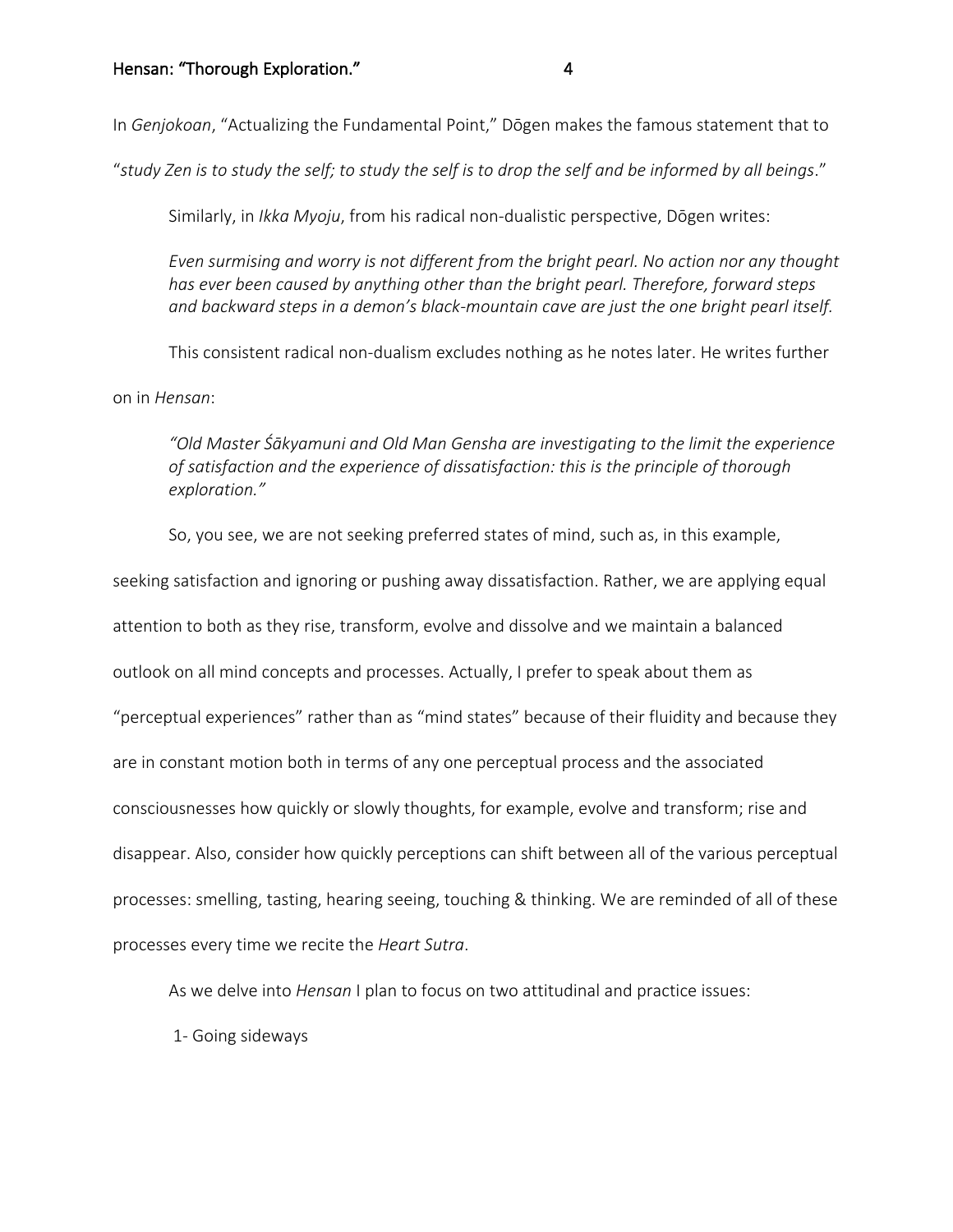2-Getting side-tracked in conceptual thinking that can take the form of added on

techniques.

These issues are implied in Dōgen's opening paragraph. He writes:

*"The great truth of Buddhist patriarchs is exploration of the ultimate state through and through, is "there being no strings under the feet"*<sup>1</sup>*and is "the appearance of clouds under the feet."*<sup>2</sup> *Still, although it is like this, "the opening of flowers is the occurrence of the world,"*<sup>3</sup> *and "At this concrete place, I am always keen."*<sup>4</sup>

With these points of emphasis in mind, I see this piece as a further unpacking of Dōgen's comment from *Fukanzazengi*: "*It is never apart from you, right where you are. What is the use of going off here and there to practice*?" Although in a sense we do seek far and wide throughout the infinite space and timelessness of mind, which functions beyond infinite space and time. This comment can be understood in terms of behaviors in the world, such as actually visiting various teachers and monasteries to find the dharma, or as I mentioned, Dōgen emphasizes, this phrase, more importantly, as referring to internal states of mind. In this regard, can we remain present despite the many states of mind that may arise during practice? Where do you travel off to when sitting?

Let's take a closer look at these two points.

## 1- Going sideways or what I call "experience collecting."

We live in a paradoxical wasteland of spiritual abundance and we are free to wander through the aisles of the "spiritual supermarket" picking and choosing whatever strikes our present like, whatever appears to be amazing, the ultimate, the answer, whatever will provide the next powerful experience, but when our choices are motivated by whatever our desires are in the moment, sooner or later the so-called powerful experience that our impulses can ignite wear off, there is no resolution and we seek another powerful experience. We go sideways from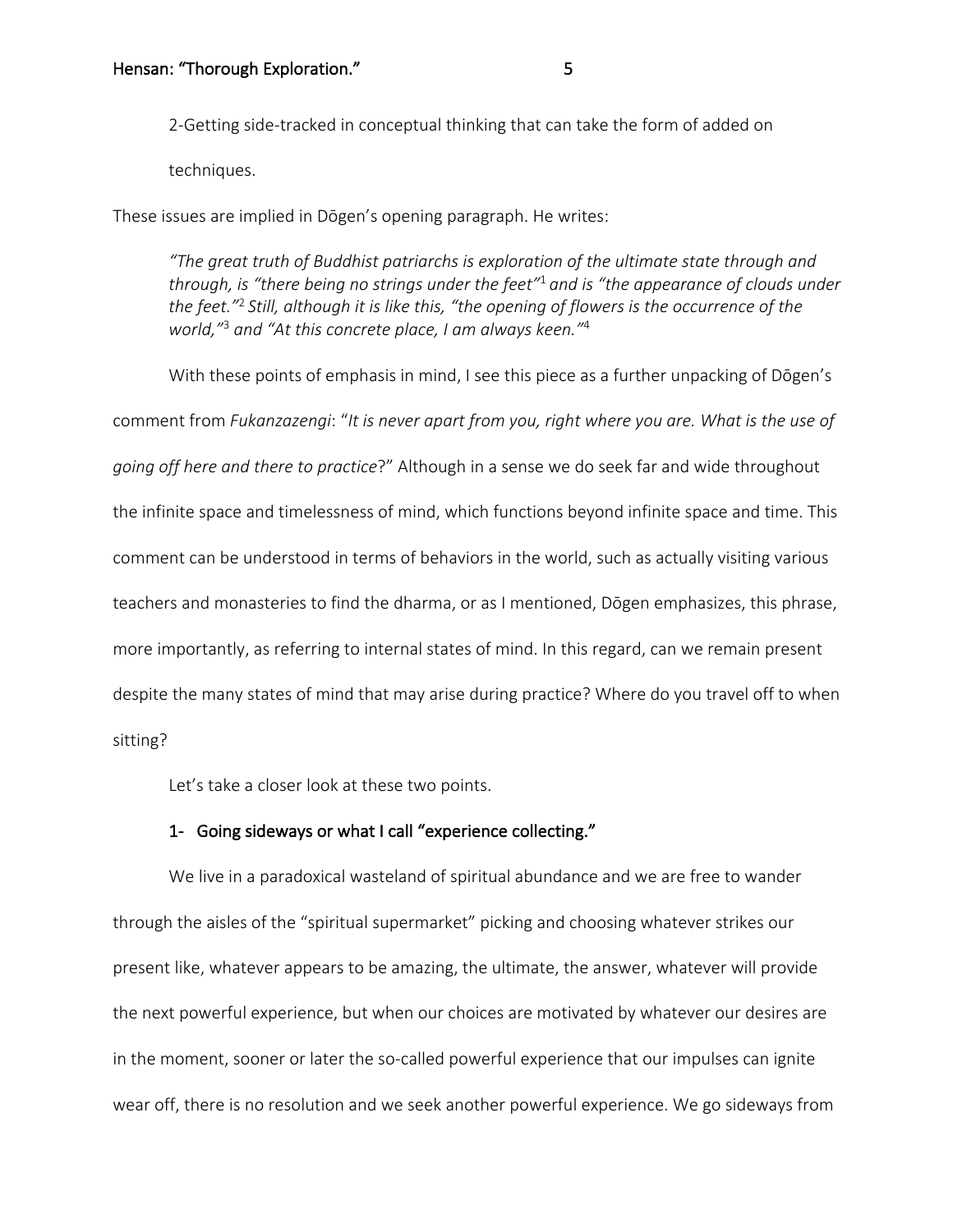one technique to the next and never really plunge the depths of the reality of our lives. Can we stick with one practice when the excitement and novelty turn to boredom? Can we keep practicing no matter what? Can we sit in the still still state, the resolute state, in the dignified Buddha state with the relaxed decisiveness of *mushotoku*, no gaining mind fuelled by the intention of *Bodhicitta*? Can we continue to sit with "beginner's mind?" as Suzuki Roshi recommends that we strive for?

# 2-Getting side-tracked in conceptual thinking that can take the form of added on techniques and which is a variation of "experience collecting" as the two issues overlap.

In the koan literature, this is an example of "adding flowers to brocade." Or as Katagiri Roshi describes as adding "decorations." There is no need for either. The brocade is already complete just as it is. Just sitting with no gaining mind is already complete as it is. Why complicate or obfuscate it! What's the point? Techniques often function as novelties that may attract our attention until the interest wears off. Then we try a different technique. Breath counting, breath following, exotic visualizations, mantras, devotional prayers, a different koan. The problem is that as useful as these techniques can be, they can all saturate psychic space, intrigue us when we get bored or function as a resistance when we get anxious or feel overwhelmed. This saturation of psychic space might have the beneficial effect of inducing peace, and relaxed states of body and mind. However, they can at the same time interfere with the realizational vision derived through just sitting in choiceless awareness.

Here is a contextual point. Notice that Dōgen is explicating a Truth. That is, a Dharma Truth that places him in the position of the one who knows, the expert, the realized one and as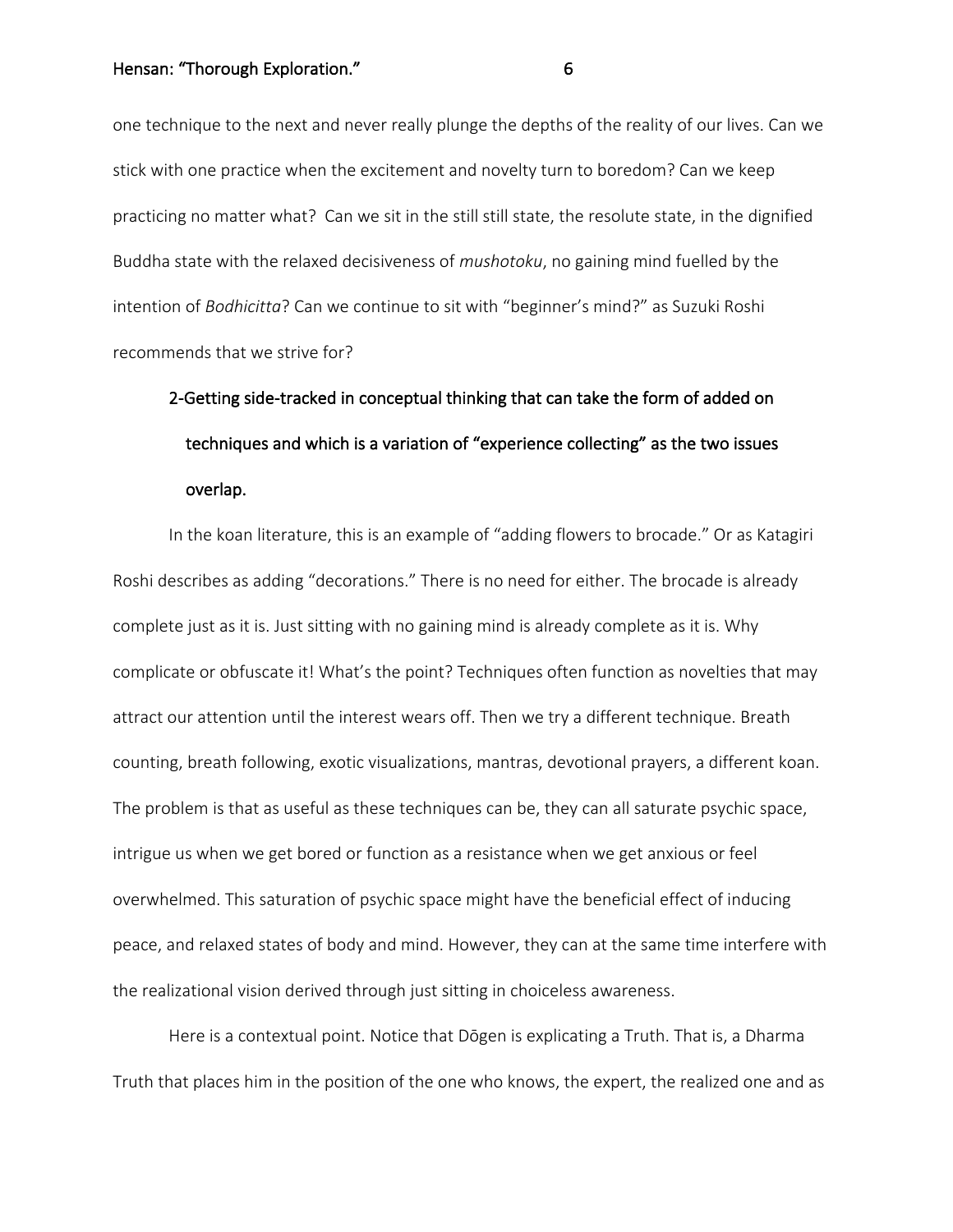we will see, he places himself in the lineage of the ancestors all the way back to Buddha. Later in

*Hensan*, he talks about how the mind of practice and realization is no different than Buddha's

mind; no different than Bodhidharma's mind. He describes this in terms of Gensha and Seppo,

who he wrote about in detail in *Ikka Myoju*, *One Bright Pearl* that he wrote in 1238 and returns

to in *Hensan*, written in 1243. He writes:

*Gensha preaches to the assembly, "I and Old Master Śākyamuni have experienced the same state."31 Then a monk steps forward and asks, "I wonder what person you met." The master says, "The third son of the Sha family, on a fishing boat." <sup>32</sup>*

That is, he met himself. This is a common theme, for example, in his radical

reinterpretation of the Tile Polishing story, that he discusses in *Kokyo*, "Ancient Mirror,"

Dōgen writes:

*". . .when the polishing of the tile becomes a mirror, Ma-tsu makes a Buddha; and when Ma-tsu makes a Buddha, Ma-tsu quickly becomes Ma-tsu. When Ma-tsu becomes Ma-tsu, zazen quickly becomes zazen"*

Dōgen continues his commentary in *Hensan*:

*The head-to-tail rightness experienced by "Old Master Śākyamuni" is naturally the same as the experience of Old Master Śākyamuni himself. And because the headto-tail rightness experienced by Old Man Gensha is naturally the same as the experience of Old Man Gensha himself, Old Master Śākyamuni and Old Man Gensha are experiencing the same state. Old Master Śākyamuni and Old Man Gensha are investigating to the limit the experience of satisfaction and the experience of dissatisfaction:* 

This neutral non-grasping, non-judgmental all-inclusive choiceless, goalless and

objectless awareness is the practice of *shikantaza*. Just sitting with equanimity whether in

satisfaction or dissatisfaction this is the principle of thorough exploration. Because Old

Master Śākyamuni experiences the same state as Old Man Gensha, and by proxy, the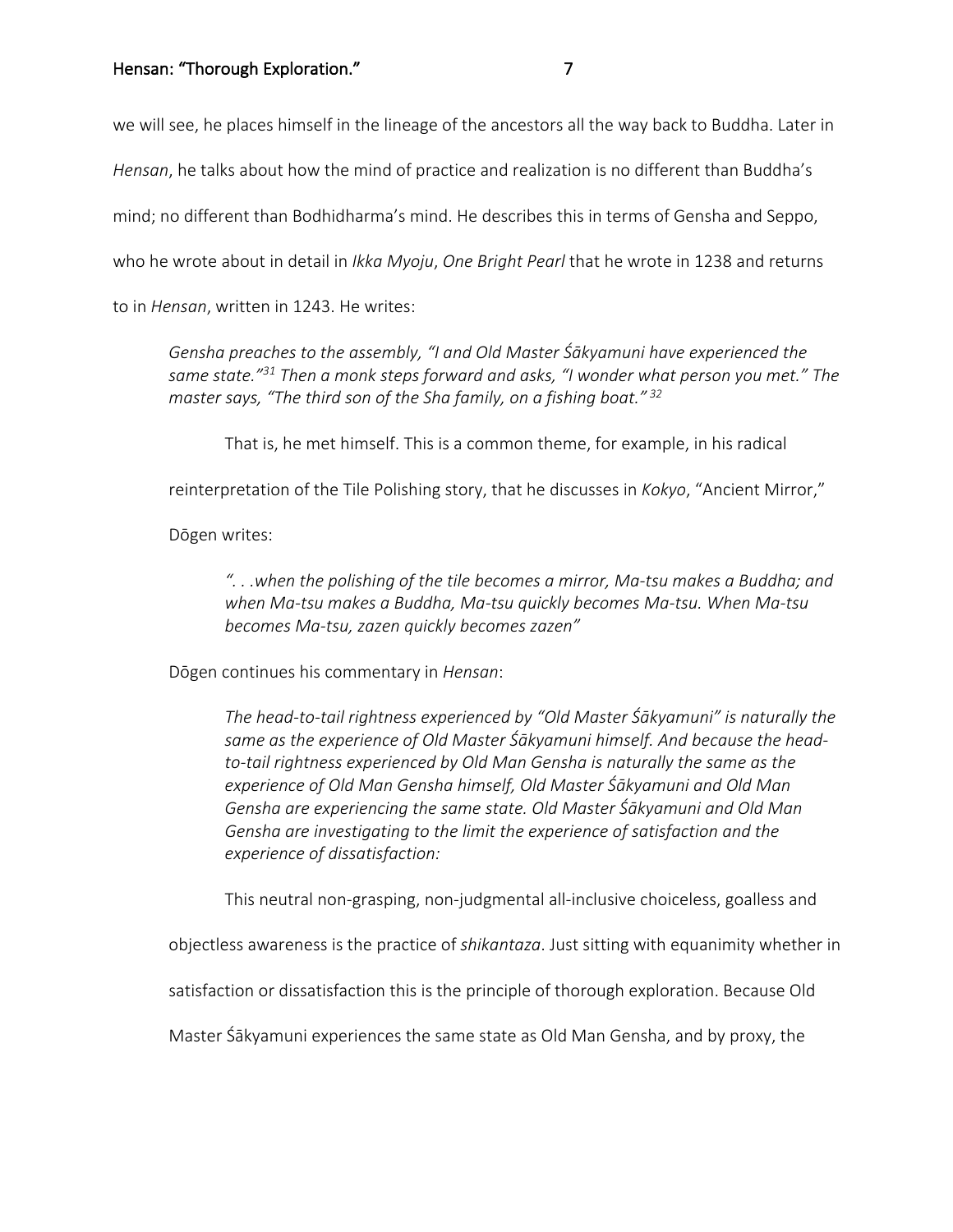same state as Zen Master Dōgen and by further extension, the same state that we experience.

Dōgen continues further on:

# *Gensha, he is the eternal buddha. Because Old Man Gensha is in the same state as Old Master Śākyamuni, he is a descendant. We should thoroughly explore this truth, in detail.*

There are a couple of ways to understand this quote. First, Dōgen advocates an egalitarian and non-dualistic position that is critical of levels of attainment or practice and he reinforces the teaching of *mushotoku*, "no gaining mind" that is, that we are not seeking to attain anything that is separate from where we are right now. However, from an historical and contextual perspective, Dōgen is by proxy, that is, by quoting an old *mondo* (question and answer dialog) between Gensha and his teacher Seppo, he is placing himself in the orthodox lineage of ancestors going back to the historical Buddha and positioning himself as the authority. This historical point is important because he was not recognized or authorized by the Japanese government as a religious teacher even though he had benefactors and followers. This became an issue especially when many former Daruma Sect monks began to join and follow him. The Daruma sect was considered heretical and outlawed by the government. It was at this point that Dōgen and his small group of followers were literally burned out of their temple and, by some accounts, basically run out of Kyoto. It was at this time, that he established Eiheiji in Echizen province, a rural area, a distance from Kyoto.

Returning to this opening statement, Dōgen makes three abstract statements, a concrete comment, and a practice point:

- *exploration of the ultimate state through and through,* 

- *"there being no strings under the feet"*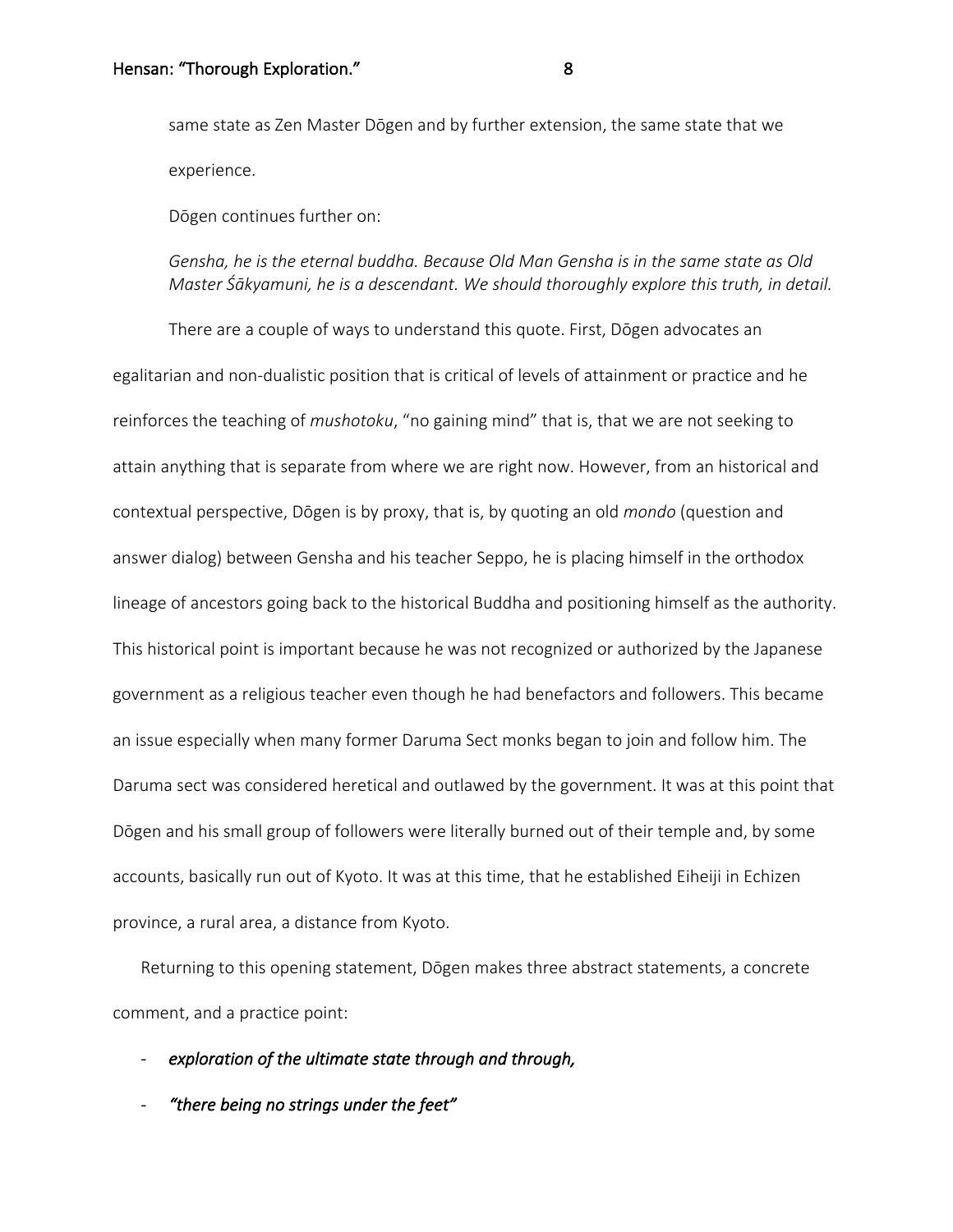- *"the appearance of clouds under the feet."*
- *"the opening of flowers is the occurrence of the world,"3*
- *"At this concrete place, I am always keen."*

Note that he opens *Genjokoan*, "Actualizing the Fundamental Point," in a similar way. That is, he offers an abstract philosophical or doctrinal statement, then proceeds to his view and finally offers a concrete and lived example, often through his commentary on a koan. For instance, he opens *Genjokoan* as follows:

- When all dharmas are [seen as] the Buddha-Dharma, then there is delusion and *realization, there is practice, there is life and there is death, there are buddhas and there are ordinary beings.*
- [This is the cause-and-effect model of early Buddhism].
- When the myriad dharmas are each not of the self, there is no delusion and no realization, *no buddhas and no ordinary beings, no life and no death*.
- [This is the emptiness model of the Middle-way developed by Nagarjuna].
- The Buddha's truth is originally transcendent over abundance and scarcity, and so there is life and death, there is delusion and realization, there are beings and buddhas.
- [This is Dōgen's non-dualistic and all-inclusive understanding].
- And though it is like this, it is only that flowers, while loved, fall; and weeds while hated,

# flourish. [This is a concrete lived human example].

Let's take each of the lines in the opening statement of *Hensan* in turn:

# *"exploration of the ultimate state through and through"*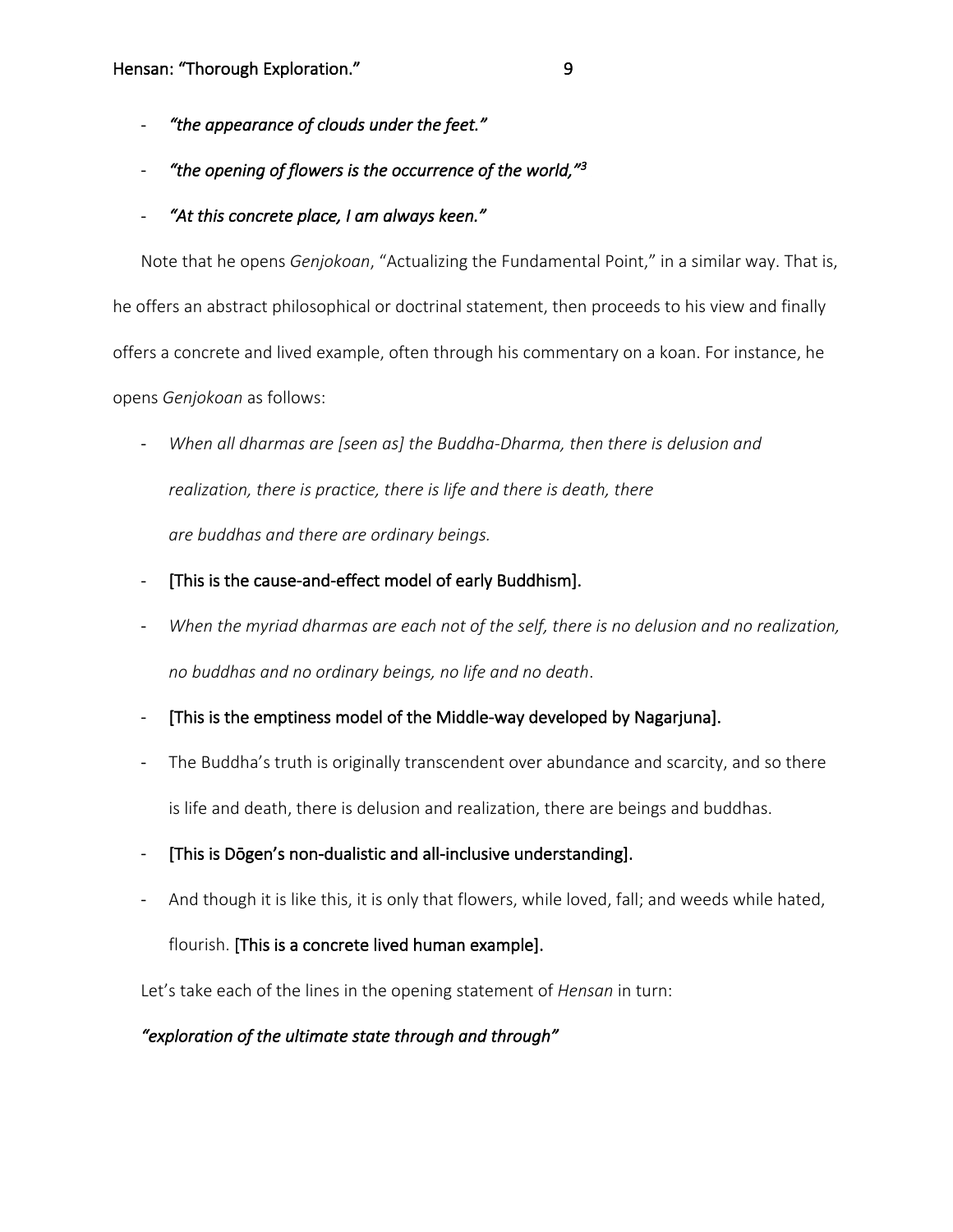*"The ultimate state:"* What is reality, often described as *Immo* or suchness, being-as-it-is or *"What is it that thus comes?"* What is the thorough exploration of the ultimate state?" We could say that this is *shusho*, practice realization or practice verification. That is, as we sit, we are actualizing the ultimate state in the very act of practice. We could say that Dōgen's explication begins with an exhortation to practice. The emphasis here is on what we do. How do we practice?

#### *"there being no strings under the feet"*

You've heard the expression "no strings attached." Of course, you know that it doesn't refer to literal strings. The expression alludes to the notion of no complications, nothing extra owed or required; nothing binding to tie one down. You are basically unfettered, nothing holding you back, free as a bird. This image, free as a bird, is the source of this expression, "no strings under the feet." In ancient China, the practice to tie strings around the feet of birds was intended to hold them captive, to prevent them from flying off. Dōgen is opening this fascicle with the offer of freedom at our fingertips, ". . . there being no strings under the feet." However, psychic or emotional strings can be deeply and powerfully binding and restricting. What binds us contributes to a solidified and self-limiting sense of self and creates the illusion of a fixed point when in reality there is no fixed point. Often, an individual's actions and intentions don't match their internal sense of self-experience. For example, a person considers oneself as "selfish" internally, which then forms the content of their thinking processes. However, does the individual act on these thoughts which are unreal, but could have very real consequences if they are taken as real and acted out in the world, or does the person take the backward step and in reality, responds to situations with well-intentioned acts of compassion and selflessness or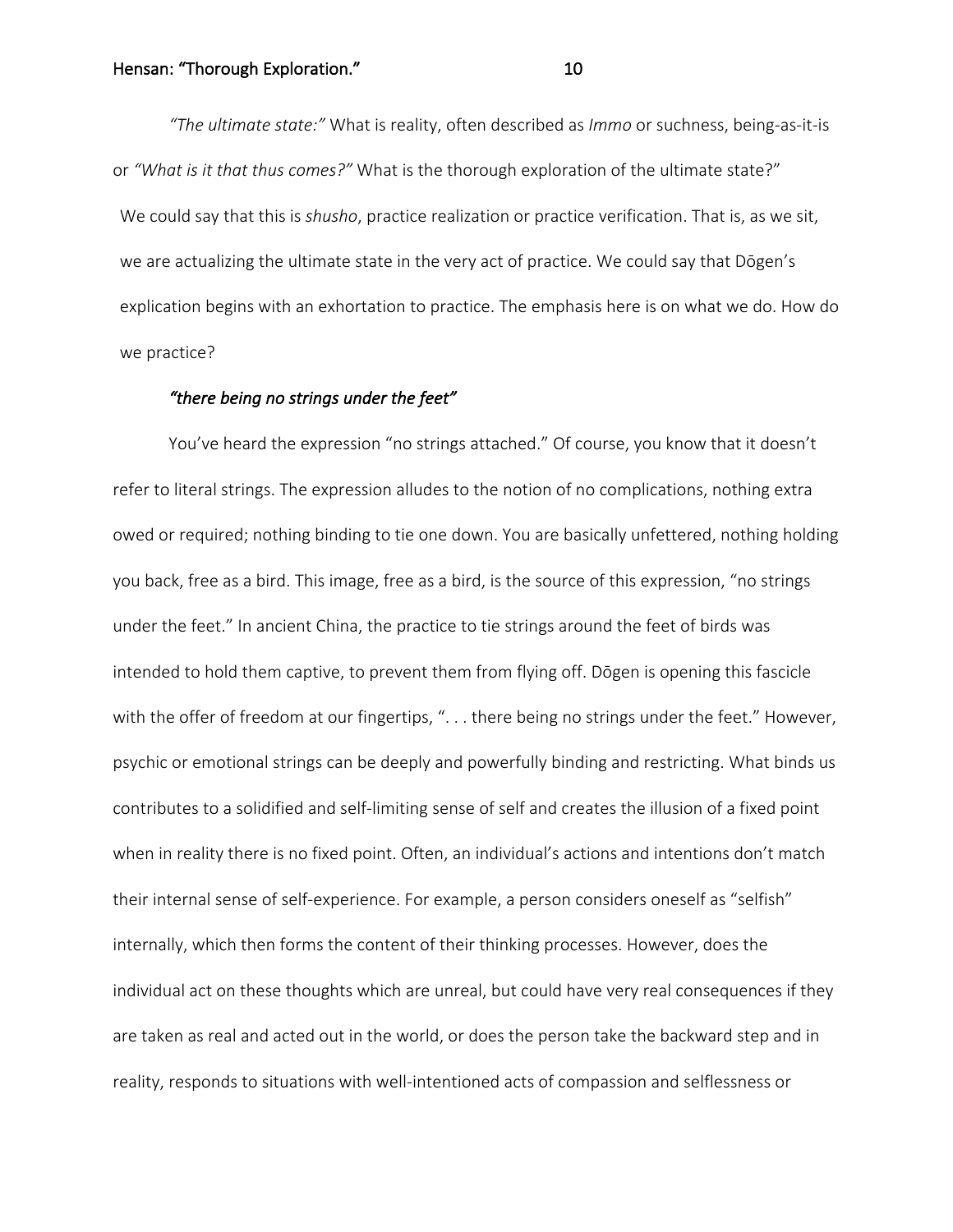Hensan: "Thorough Exploration." 
11

generosity. Our beliefs, dogmas and various internal states contribute to these limitations, which can feel safe and anchoring, yet also frustrating. "That's not me." "I can't do that." What ties us up? Fear, hate, envy; a complex toxic cocktail of all of these elements in varying degrees; a limited self-view? A view clogged up with old unconscious trans-generational internalizations? Thoughts, feelings, memories, fantasies that combine and become solidified as *samskaras*, habit formations that engender a solidified sense of self and become enacted in repetitive behaviors? Such mental productions and contents and processes can pre-occupy the practitioner and function as anchors and resistances. Dōgen says that these states of mind all require "thorough exploration." Dōgen is telling us that the key to what he describes here as "the ultimate state through and through is thorough exploration" by which he means just sitting in *shikantaza*. Yes, "no strings under the feet" implies freedom. From a practice perspective, this implies just sitting and not being limited by practices that are tied to complicated or restricting techniques or imagined outcomes or goals. We maintain, "no strings attached" through a choiceless goalless objectless awareness of just sitting free from gaining mind. We begin to see through the fluidity and transparency of our internal processes and the illusion of a limited, isolated and permanent sense of self. Dōgen makes reference to this point further down where he writes:

*"The principle of the state of thorough exploration described here is exploration of a somersault; it is the sacred truth, at the same time, not being practiced. "How could it have grades or ranks?"*

Somersault serves as an image of being free and flexible, open to all experience. In terms of mind, somersault refers to freedom of mind when not limited by or stuck in pre-conceived and solidified notions that can be self-limiting such as when one might say, "That's not me, I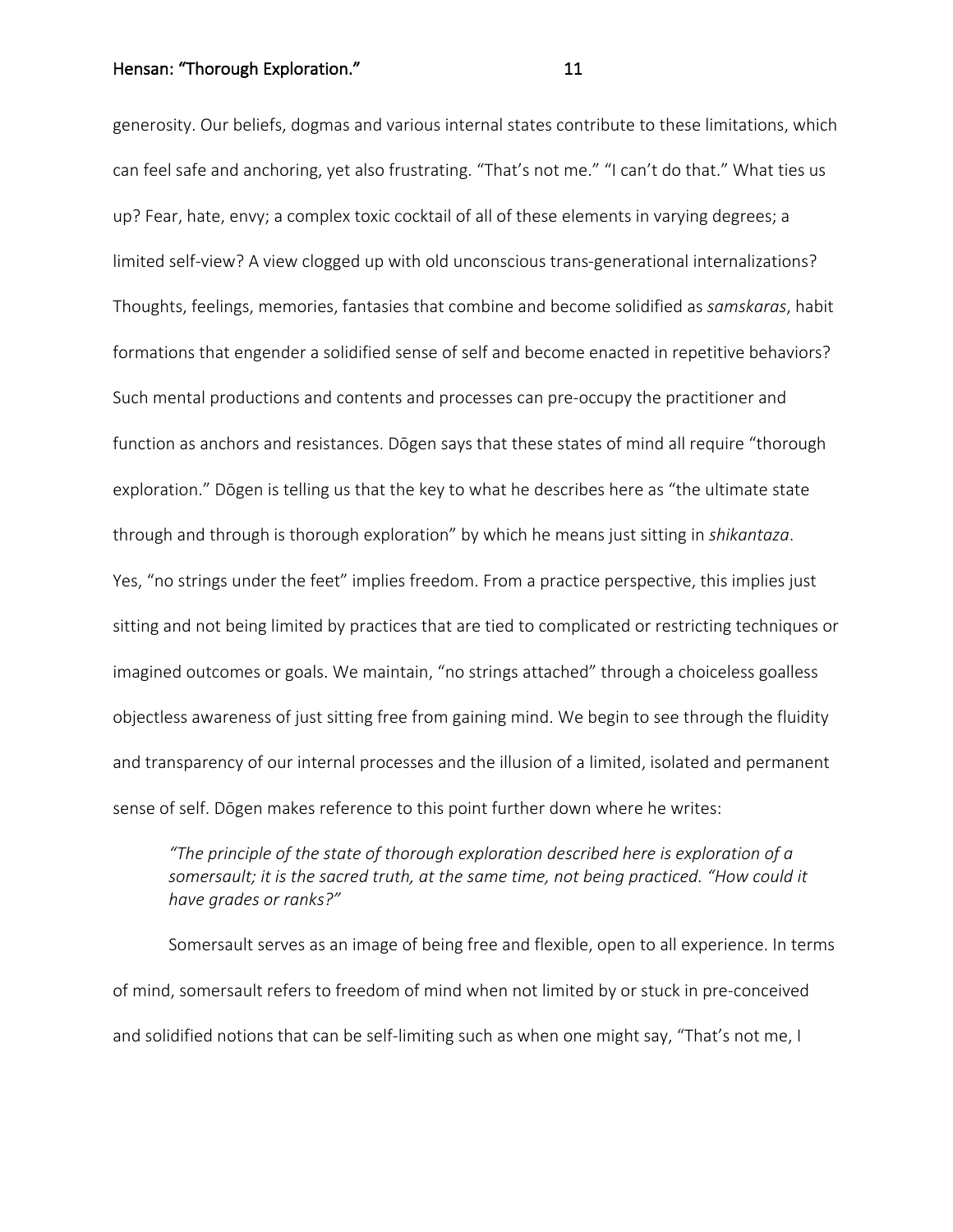could never do that!" This is the freedom of being able to take the backward step and become open to the reality of the moment.

He has turned the traditional or conventional meaning on its head. That is, he relates "traveling here and there" to the internal world of the student and to how this internal world is deeply explored with the teacher and through practice. for instance, further on into his talk he writes: *"We do not esteem idly entering one monastery and leaving another monastery as thorough exploration"*

#### *"the appearance of clouds under the feet."*

The image of "clouds appearing under our feet" implies something mystical or magical. Zazen is not about obtaining mystical powers; not about illusions of other worldliness; not about transcendence to other dimensions or realms. Suzuki Roshi was an incredible Dōgen transmitter. Dōgen seeps through all of his teachings.

He exemplifies internalizing the Dharma and speaking it from our own voices and I would add, our everyday actions.

This piece from *Zen Mind Beginner's Mind* captures the essence of Dōgen's *Hensan*: *"Zen is not some kind of excitement, but concentration on our usual everyday routine*."

Transcendence in this context refers to transcending self-oriented, self-preoccupied and self-limiting and solidified illusions of self and realizing the Truth of Being. You have heard the expression "head in the clouds," "not having one's feet on the ground." You have probably experienced being preoccupied with something, with the mind elsewhere, and not feeling present. There is nothing magical about zazen; just basic down to earth unfettered sitting practice; thoroughly exploring or investigating the concrete reality of now, just sitting, basic fact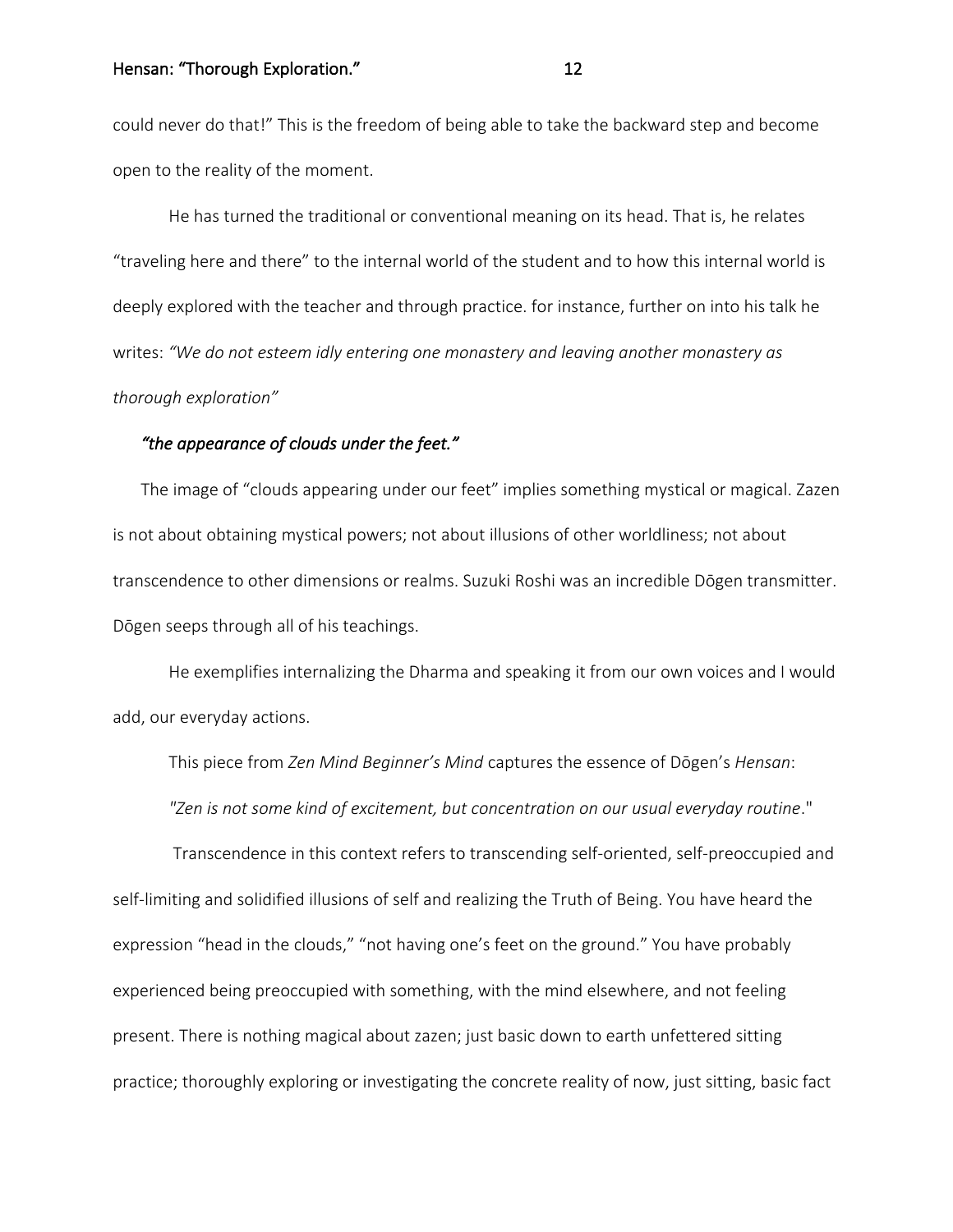of sitting. However, he is saying that even such mystical states when they occur, that is, the

clouds under the feet, also require thorough investigation without grasping or rejecting.

# *"the opening of flowers is the occurrence of the world"*

This is reality*. How do we deal with it?* Dōgen offers this advice:

*"Unless the truth of thorough exploration is actually manifest in the present, experience of the self is impossible and experience of the self is unsatisfactory; experience of others is impossible, and experience of others is unsatisfactory; experience of "a person" is impossible, experience of "I" is impossible, experience of a fist is impossible, and experience of the eye is impossible—lifting the self by fishing the self is impossible, and rising up even before being fished is impossible. When thorough exploration is perfectly realized already, it is free of "thorough exploration"* (Nishijima & Cross, p. 211).

# *"At this concrete place, I am always keen."*

So, Dōgen is not tied up, not up in the clouds. He is down to earth; as he says, "in the

concrete place"; something that he is "always keen about." He is eager, interested, and

enthusiastic and he wants us to be too. This sense of the word keen refers to exactly what is his

particular interest, as in he's very keen on the concrete place of just sitting free from

encumbrances of any kind including techniques, preconceptions or goals. About this he is "keen"

sharp, intense, and strong.

Dōgen then quotes Nyojo Tendo, his teacher:

*The great truth is gateless. It springs out beyond your brains. As space, it transcends any path. [Yet] it has already got inside the nostrils of Seiryō. Meeting with it like this would be inimical to imitators of Gautama, And a womb of trouble for those of Rinzai. Aye. . . A great master tumbles, dancing in the spring breeze. Falling in amazement, apricot blossoms scatter a riot of crimson. (p. 279).*